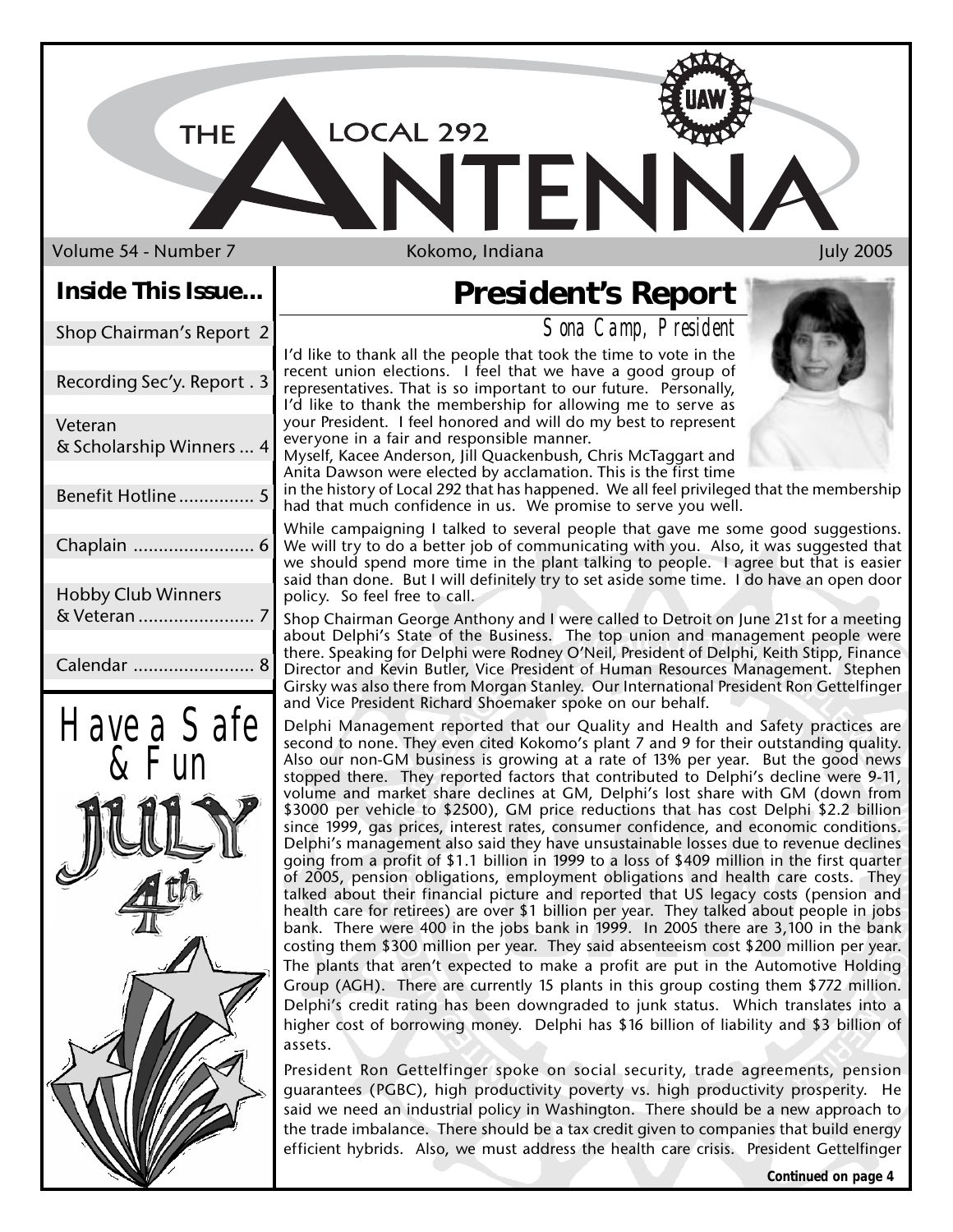## **Shop Chairman's Report**



*George Anthony, Shop Chairman*

I want to thank everyone for their support in the election for Shop Chairman. No one can get elected to such an important position by themselves and I truly appreciate YOUR support. I also want to congratulate all the other winners in this election, and for those who were not as fortunate, please stay informed about the issues facing this Local Union's leadership and the

membership by attending your monthly Union meetings and staying involved on the plant floor.

The S.E.L. Report for June, 2005 is as follows:

| <b>Benchmark</b>                  | Production 2,416 |            | Skilled 850 | Total 3,266        |     |
|-----------------------------------|------------------|------------|-------------|--------------------|-----|
| S.E.L. Protected                  | Production 1,727 |            | Skilled 771 | <b>Total 2,498</b> |     |
| Active Workforce Production 1,637 |                  |            | Skilled 759 | Total 2,396        |     |
| <b>All Leaves</b>                 | Production       | 90         | Skilled 12  | Total              | 102 |
| Total Employment 2,498            |                  |            |             |                    |     |
| <b>Total Hiring Requirements</b>  |                  | Production | -595        | Skilled 104.2      |     |

On Friday, June 17, 2005 Management requested the NEW and OLD Shop Committee to meet with them, Management and Labor Relations, the next day, Saturday, in the Labor Relations Conference Room. Your Union leadership did meet with them Saturday (8:00 A.M. until 4:30 P.M.). At that meeting Management exercised their right to return to a 3-shift operation at FAB III according to the language of the FAB III F.O.S. Agreement, Paragraph #4. The rest of the meeting consisted of working out the mechanics of going to a 3-shift operation. Your Union leadership 100% disagreed with this Management decision.

Monday, Tuesday and Wednesday (June 20, 21, & 22) President Sona Camp and myself attended a conference in Detroit with speakers from Delphi (C.O.O. Rodney O'Neal, Finance Director Keith Stipp, Vice-President Kevin Butler and speakers from the U.A.W., (President Ron Gettelfinger and Vice-President Richard Shoemaker).

The major points of Delphi speakers were:

| G.M. Market Share                       | 1985 (41%) |  | 1995 (32%) Today (26%) |
|-----------------------------------------|------------|--|------------------------|
| Pension/Health Care Costs 1999 (\$730M) |            |  | 2005 (\$1.34B)         |

| (Continued on page 3)                                                                      |           |    |     |     |  |   |  |
|--------------------------------------------------------------------------------------------|-----------|----|-----|-----|--|---|--|
| Grievances submitted by Zone Committeemen - Broken down by Step - June 1, 2005             |           |    |     |     |  |   |  |
| $1^{1/2}$ Step<br>Committeeman<br>2nd Step<br>3rd Step<br>4th Step<br>1st Step<br>Zone $#$ |           |    |     |     |  |   |  |
| Jerry Shirley                                                                              | Zone $#1$ | 0  | 35  | 130 |  | 0 |  |
| lim Justice                                                                                | Zone $#2$ | 0  | 12  | 43  |  | 0 |  |
| Jay Brown                                                                                  | Zone $#3$ | 0  | 20  | 30  |  | 0 |  |
| Dan Sparks                                                                                 | Zone $#4$ | 0  | 8   | 35  |  |   |  |
| <b>Total Grievances at Each Step</b>                                                       |           | 75 | 238 | 10  |  |   |  |

**PUBLICATION POLICY— The deadline for submitting articles for The Antenna is the 5th of the month.**

The Antenna shall be the voice of UAW members. No articles will be accepted which tend to ridicule or hold up to contempt any local union officer or member or policy of UAW Local 292. All articles must be signed. All articles must be approved by the Executive Board of Local 292 prior to publication. Opinions expressed here in are the opinions of the writers and not necessarily the opinions of the Editor of UAW Local 292.

**"Were it not for the labor press, the labor movement would not be what it is today, and any man who tries to injure a labor paper is a traitor to the cause." — Samuel Gompers**



**1201 W. Alto Rd., P.O. Box B, Kokomo, IN 46904 Ph. (765) 453-4600 or (800) 347-4254 Office Hours 7:30 a.m.—4:30 p.m.**

#### **EXECUTIVE BOARD OFFICERS**

| FINANCIAL SECRETARY/TREASURER  Chris McTaggart        |  |
|-------------------------------------------------------|--|
| TRUSTEES  Jim Shelton, Sharon Geiselman, Sue Althouse |  |
|                                                       |  |
|                                                       |  |
|                                                       |  |
|                                                       |  |

#### **SKILLED TRADE UNIT OFFICERS**

#### **UNIT CHAIRPERSONS**

DELPHI-DELCO ELECTRONICS ............................ George Anthony AMERICAN FOOD & VENDING ............................... Joni Ramseyer

| <b>SHOP COMMITTEE</b> |  |
|-----------------------|--|
|                       |  |
|                       |  |
|                       |  |
|                       |  |

#### **BENEFITS REPRESENTATIVES** Phil Caraco, Billy Cantu, Anna Ward,

Nick Kodrea & Georgia Zeigler Alternate-Mark McAlpin

**APPRENTICESHIP COMMITTEE** Gary Shaw

**JOINT ACTIVITIES REPRESENTATIVE** Lewis Hall

**JOINT TRAINING REPRESENTATIVES**

Lana Puterbaugh & Francis Van Camp

**A.D.A.P.T.** Mike Whiteman

**ELECTION COMMITTEE REPRESENTATIVES** Sharon Gillem, Chairperson

Ronda Bilbee Vice Chairperson Shirley Rinehart, Secretary

### **SERVICE REPRESENTATIVES**

| HEALTH & SAFETYMickey Atkisson, Mike Thomas & Francis Call |
|------------------------------------------------------------|
|                                                            |
|                                                            |
| WORK FAMILY REPRESENTATIVE  Larry Etherington              |
| VETERANS AFFAIRS CHAIRPERSON  Ralph Coulter                |
| COMMUNITY SERVICE CHAIRPERSON  Diana Coomer                |
| COMMUNITY SERVICE CO-CHAIRPERSON  Mark McAlpin             |
|                                                            |
|                                                            |
| CONSERVATION CHAIRPERSON  Charlie Skoog                    |
|                                                            |
| WOMEN'S COMMITTEE CHAIRPERSON  Georgia Zeigler             |
|                                                            |
|                                                            |
|                                                            |
| INDUSTRIAL HYGIENE TECHNICIAN  Kathy Wilson                |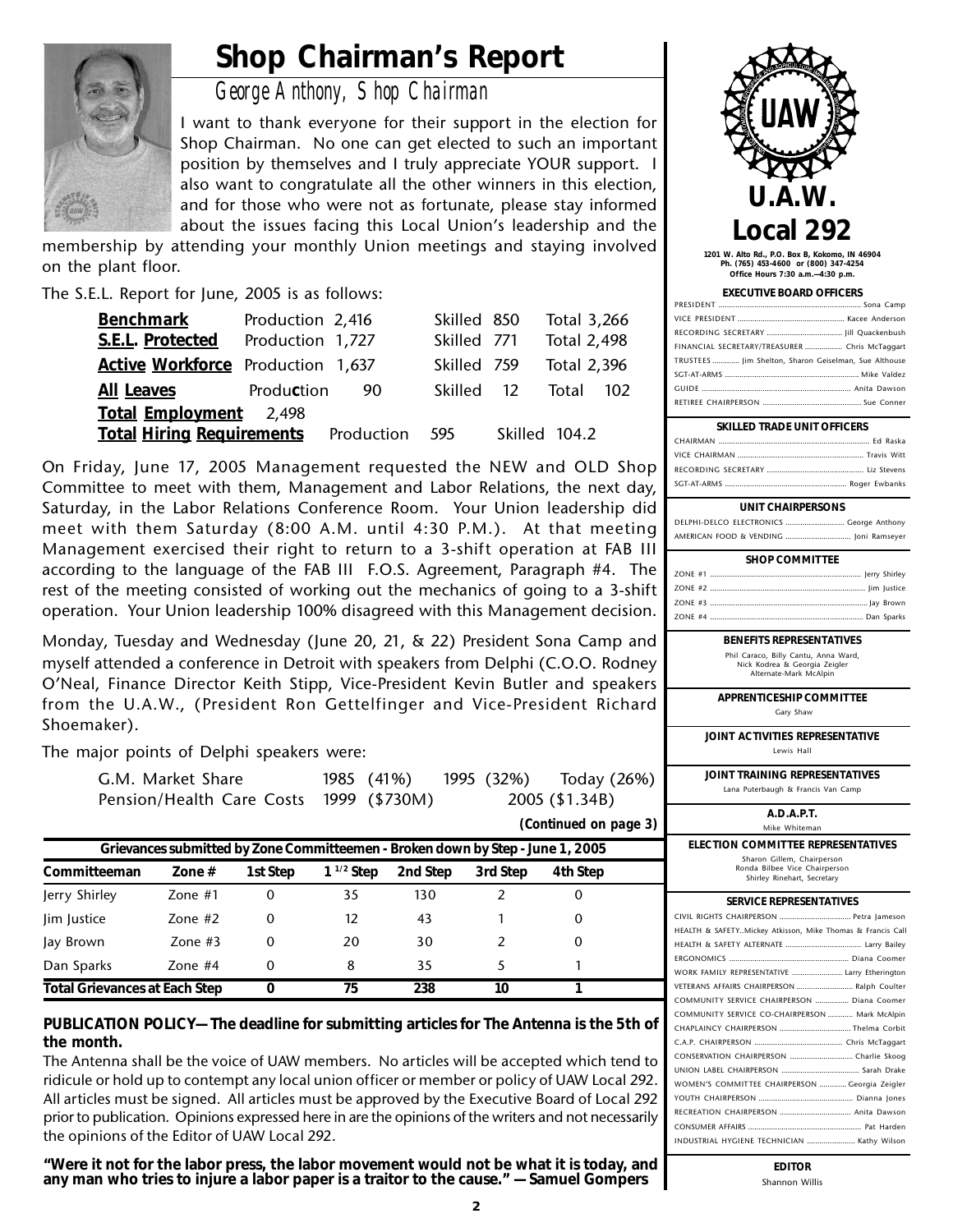

# **Recording Secretary's Report**

### *Submitted by Jill Quackenbush, Recording Secretary*

Congratulations to all the 2005 elected Local 292 officers. The Triennial election is now a part of our history and now we need to unite and fight for our future as trade unionists.

Five Executive Board officers were elected by acclamation on May 22, 2005. With no one running in opposition, the President, Vice President, Recording Secretary and Guide respectfully assumed the office. To my knowledge this is a first for UAW Local 292.

For myself it was truly an honor. Your confidence and trust in my abilities to represent and serve this Local Union as an officer means more to me than you could ever imagine. Thank you for your continued support throughout the years.

As always my unwavering commitment is to duly serve and represent with honor, dignity and loyalty to you my union sisters and brothers. May God bless each and every one of you.

Seventy-six percent of companies monitor employees web-site connections and fifty-five percent retain and review e-mail messages according to a survey of 526 U.S. firms by the American Management Association and the epolicy Institute.

The survey also found that thirty-six percent of the surveyed companies track content, keystrokes and time at workplace keyboards and fifty percent store and review employees computer files.

Finally, twenty-six percent of companies have fired employees for allegedly misusing the internet, twenty-five percent for E-mail abuses and six percent for office phone misuse.

Keep in mind "Big Brother" is constantly watching- We need to be aware. Our workplace is no different than any other. We have witnessed the growth of technology in Delphi from timecards, paper trailed speaker and radio lines to moving product through comets (computers) in the Fabs, dock areas; literally throughout Delphi.

FIS systems installed in Fab 3 and Fab 1 have alleviated the obsessive use of paper along with less mistakes in processes; machines will not run unless the correct masks are loaded or if machine checks fail.

For the most part technology has enabled our members to produce quality products to be competitive in the high tech global market.

In Solidarity. Source: UCS News Service and Source: UCS News Service and Source: UCS News Service

*(Shop Chairman's Report, Continued from page 2)*

UAW members in Job Bank 1999 (400) 2005 (3,100) Cost (\$300M/yr.) Delphi Net Income 1999 (+1.094M) 2004 (-\$36M) Delphi's biggest customer (GM) has weakest profit since 1992

The major points of Delphi speakers were:

Delphi should not blame their U.A.W. contract for their problems. U.A.W. benefits (Wages, Retirement & Medical Care) is not the blame for G.M. or Delphi losing market share from 41% to their low of 26%. The blame should go to the poor decisions made by Management, but instead they give them year end bonuses.

U.A.W. is **NOT** going to open the contract for changes to the language before the 2007 negotiations.

I want to thank all the U.A.W. Local #292 members and urge you to attend your monthly membership meetings. In Solidarity.

| <b>RX Safety Glass Service</b><br>Plant 8 Optical Store (across from Jobs Bank Office) |                                                                                                                                                      |  |  |  |  |
|----------------------------------------------------------------------------------------|------------------------------------------------------------------------------------------------------------------------------------------------------|--|--|--|--|
| Monday<br>Thurs.<br>Fri.                                                               | <b>Closed</b><br>Tue. & Wed. 8 a.m. - 5 p.m.<br>Closed for lunch 11 a.m. - 12 p.m.<br>$6$ a.m. $-2$ p.m.<br>No lunch<br>6 a.m. - 12 p.m.<br>No lunch |  |  |  |  |
| Phone & Fax number 868-0570                                                            |                                                                                                                                                      |  |  |  |  |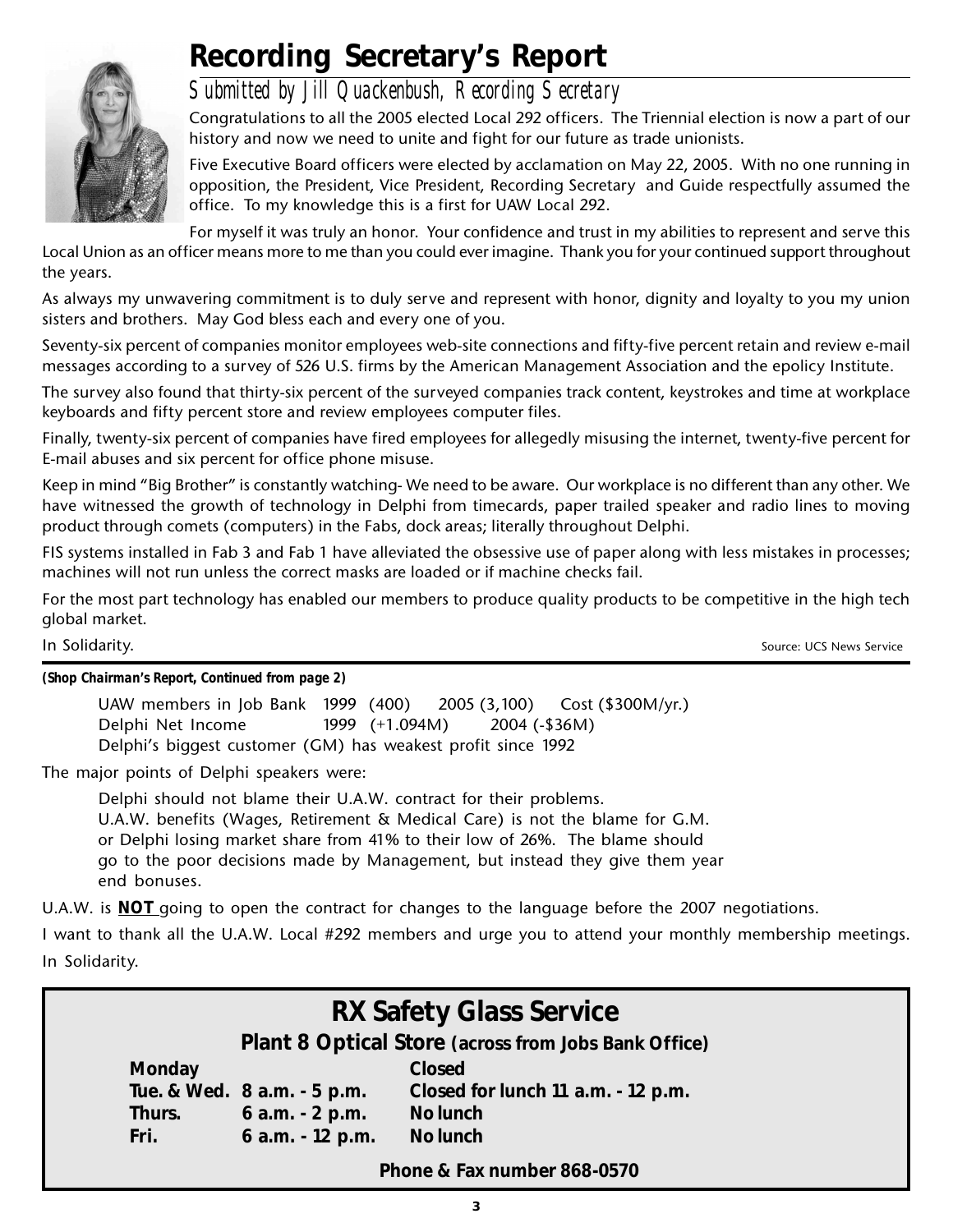# **Veteran Affairs**

**July 2005 Veteran's of the Month**

**The Co** 

*The Veteran's Committee*

**TAP** *Nicholas L. Loffredo*

**Take** 

I can't say a lot about what my son does. What I can say however, is that he has served in the Navy, Army and Marines for a total of 17 years. Nicholas was in Desert Storm and served two tours of duty in Afghanistan. He has served in Intelligence in all three branches of service and is currently a Sergeant in the Army.

Nicholas hopes to work for a U.S. Government Service office in intelligence.



He is proud to have served his country and has served it well.

Since this was written Nicholas has been discharged for medical reasons. He is in Afghanistan with a private firm as a chief interrogator.

Nicholas is the son of Nick Loffredo who retired from Delphi in 1999 from Fab 3.



### **UAW Local 292 Amalgamated Scholarship Winners**

Jordan Bell - Grandson of Margaret Bell Caitlan Fakes - Daughter of Jeffery Fakes Eric Glassburn - Son of Richard Glassburn Davida Johnson - Daughter of Adrianne Brown Ana Vega - Ana Marie Carter

**UAW Local 292 Amalgamated Women's And Minority Scholarship Winners**

Kaicy Gibson - Daughter of Mark Gibson Jordan Bell - Grandson of Margaret Bell

**Congratulations also to the winner of the Howard County Cap Scholarship. It has been many years since Local 292 has had the winner.**

Jordan Bell - Grandson of Margaret Bell

**(President's Report, Cont. from page 1)**

also said that our labor costs had nothing to do with GM's market share going from over 40% in 1985 to under 26% in 2005 and that we are not the reason for Delphi's decline.

Vice President Shoemaker spoke on the challenges that we face such as, growing competition, global economy, decline in market share, government insensitivity and poor business decisions. The UAW was against the spin off in the first place and still is. However, we want them to succeed for all our sakes. We want to look for a win-win situation. But we will **not** open up the contract. We have a contract with Delphi and we expect them to abide by it. Vice President Shoemaker said that as we look for answers we want all to come to the party. Including GM and the executives. The very idea of executives getting fat bonuses when the

company they work for is in such decline is obscene. Discussions **must** be a win-win solution. We will work together to be smarter and more focused. Vice President Shoemaker said that a meeting will be called with UAW leadership after the down time to discuss the issues.

I have faith in President Gettelfinger and Vice President Shoemaker that we will get through this rough time and come out okay. As we find out more we will keep you informed.

I would like to see more members come to the membership meetings. So I would like to personally invite you to become more involved. The meetings are held the third Thursday of each month at 7:30 a.m., 12:30 p.m. and 4:00 p.m. We have three times for your convenience. Hope to see you there.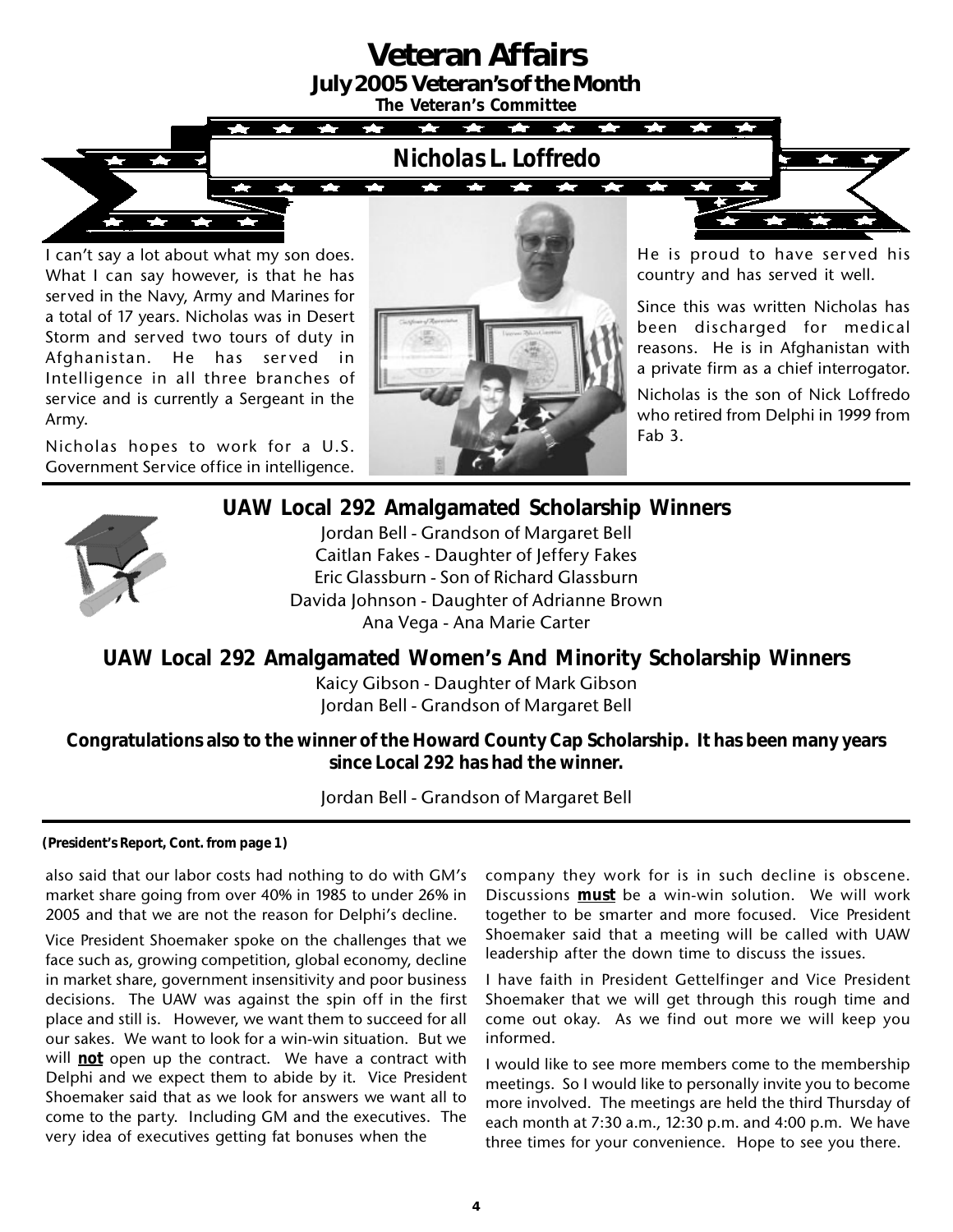### **Attention: Delphi active workers, retirees and surviving spouses 2005 Hourly Health Care Dependent Verification Audit**

On July 13, 2005 Dependent Verification materials will be mailed to all hourly employees, retirees, surviving spouses and Cobra enrollees who have at least one of the following dependents enrolled on their health care coverage:

- **\*** Dependents between the age of 19-25
- **\*** Stepchild
- **\*** Principally supported child
- **\*** Guardianship child, or
- **\*** Child of a domestic partner

**Note: If you DO NOT have a dependent that falls into one of the above dependent categories, you WILL NOT receive Dependent Verification Information in the mail and will not be included in the Health Care Dependent Audit.**

What you need to do if you receive a Dependent Verification Worksheet in the mail:

You must verify dependent eligibility for each dependent listed on you health care coverage between July 18, 2005 and August 5, 2005 using one of the following options:

**\*** On-line by visiting Delphi National Benefit Center website (www.delphinbc.com)

**\*** Call the Dependent Verification Center at 1-888-402-7249, an automated Voice Response Unit will be available 24 hours a day, 7 days a week.

Customer Service Representatives will be available to answer your questions Monday through Friday from 7:30 a.m. to 4:30 p.m. Eastern time beginning July 18, 2005.

If you receive a Dependent Verification Letter and do not respond by August 5, 2005, your dependent health coverage will be cancelled effective August 31,2005.

### **HOOVER HEARING SERVICES**

**1201 W. Alto Rd., Kokomo, IN 46902 (Use the front entrance)**



**Monday & Wednesday - 8:30 a.m. to 4:30 p.m.**

**Free of charge during July**

**Video Ostoscope of your ears -(See the inside of your ears on a colored TV monitor to look for ear wax or other foreign objects) -- Value \$15.00.**

**Wax removal of both ears - (if needed) -- Value \$40.00.**

**A year's supply of batteries -- Value \$60.00**

**Plus, a Free no obligation 30-day trial period of the new digital hearing aid. This aid will be completely paid by you insurance should you decide to purchase after the trial period.**

**To avoid waiting, please call us at (765) 453-5741 or (800) 944-8485 to schedule your appointment.**

*To hear is to live* **"Not being able to see isolates you from objects. Not being able to hear isolates you from people."** *Our Goal is to help you hear better!*

**Open to the Public**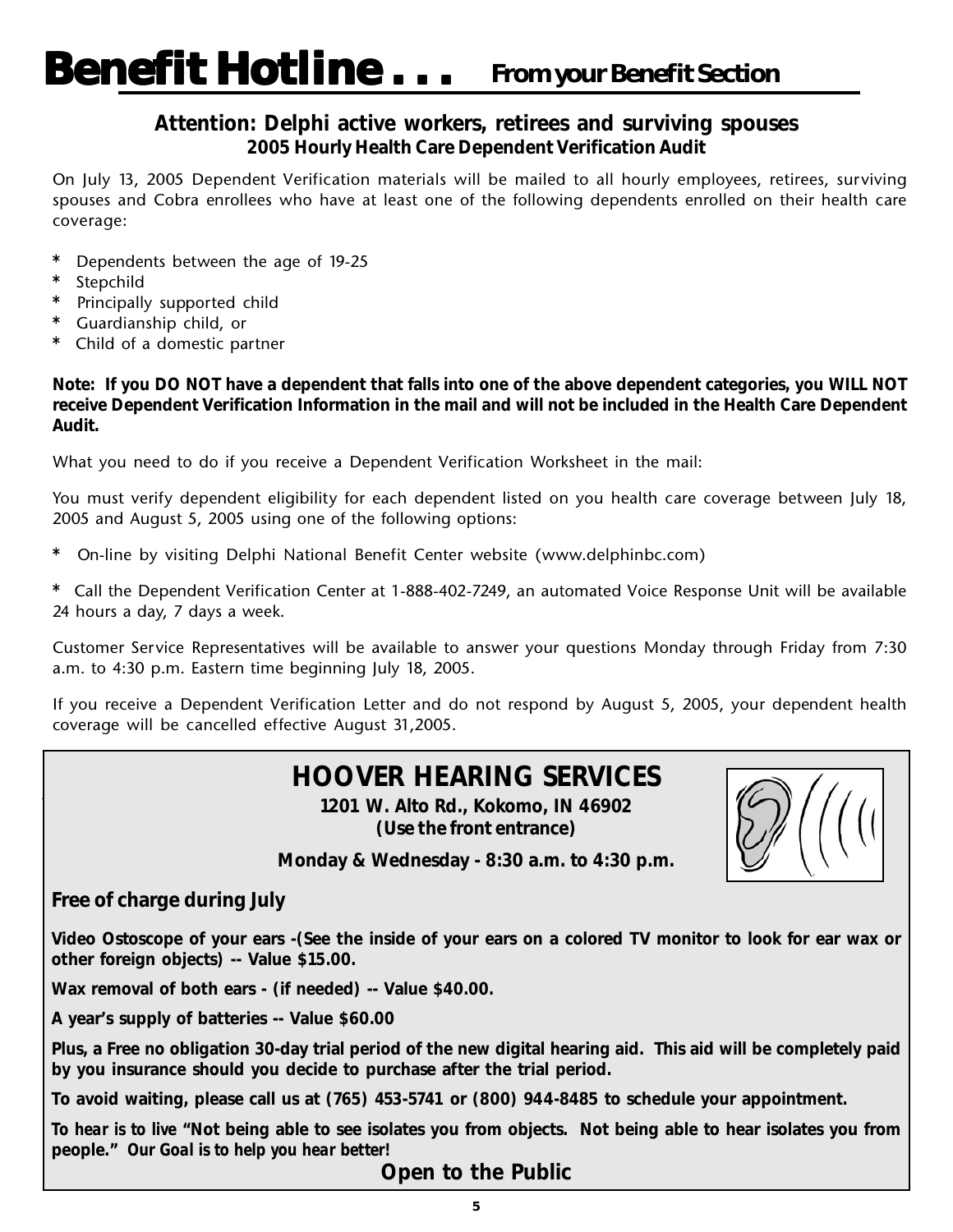| Carol Bowman         |  |
|----------------------|--|
| Eugene Conner        |  |
| Jerry J. Kaiser, Sr. |  |
| Judy K. Roberts      |  |

(Retired) (Retired) (Retired) (Retired)

### **With Sympathy:**

We extend our sympathy to… The following members who have lost loved ones during the month:

Mary Ann Lineberry **Cheryl Martin** Pat Wood Bob McReynolds Wes Sefton Judy Bumgardner Dave Luckey **Mickey** Mickey Hart Theda Hart Greg Miller Cheryl Allen Jan Ziegler Bob Auth **Jr. Cummings** Adam Duchateau Mike Singleton Barbara Flick **Eliza Whisman** Wayne Franklin **Linda Haskin** Gary Mannies **Jennifer Sandlin** Randi Durham Nancy Kingery Mike Duchateau Cheryl Allen Gerard Lancaster **Richard Phillips** Janis Taylor **Natalie Bontrager** 

# *Thank You!*

**E** Special Thank Yous . . . I wish to thank all the retirees who supported & voted for me in the recent election. I will represent you to the best of my ability as Second Vice Chairperson. Martha Lantz \* \* \* \* \* \* \* \* \* \* \* \* \*

Thanks to everyone for their support during the election. Jim Justice

\* \* \* \* \* \* \* \* \* \* \* \* \*

Thanks for your support during the recent election. Jim Surface

\* \* \* \* \* \* \* \* \* \* \* \* \*

I would like to thank the membership for their trust and support in electing me as you Financial Secretary - Treasurer. I would also like to congratulate the officers and all the brothers and sisters who won their elected positions or won by acclamation. The Election Committee and their volunteers did a great job of running the election. A special thanks to all of them. Chris McTaggart

\* \* \* \* \* \* \* \* \* \* \* \* \*

 **Bibles . . .** Jan Taylor

**In Memoriam: Chaplain's Report**

*Thelma Corbit, Chaplain* God, the creator of heaven and earth, is pleased with our praises to Him. He wants a relationship with us .

Every morning when we open our eyes, praise God for being able to see. Thank Him for being able to speak. Everybody can't see and speak. We are blessed if we can see, hear, walk, and speak. Let's not take it for granted. It may not always be there

When we begin our day with a praise on our lips, our day seems to be brighter. Instead of feeling irritable and disagreeable, we discover a new strength in our life. Praising God replaces hopelessness with hope.

**Hebrew 13:15...** *Through Him, therefore, let us constantly and at all times offer up to God a sacrifice of praise, which is the fruit of our lips that thankfully acknowledge and confess and giving thanks to His name.*

When we learn how to praise God in every situation, it will strengthen our faith in God's word.

**Psalm 138:1...** *I will praise you with my whole heart; before the gods will I sing praises unto you.*

Nehemiah says that the joy of the Lord is our strength. Praise is what ushers us into that joy. The joy of the Lord is always available to us, but praise allows us to tap into that source of strength. It will delver us from despair to joy

We need to take our eyes off ourselves and put them on God. Let's praise Him with our whole heart.

### **Correction!!**

Sally Dillon was listed in the Memoriam section of the June Antenna. Sally has called to say she is alive and well.

Sorry for the error. These are the kind of corrections we like to make.

I would like to like to thank everyone who helped with the gate collection for Relay for Life. We collected \$1,093.03. Thanks to all who gave for being so generous in helping to find a cure for cancer.

Diana Coomer Community Service

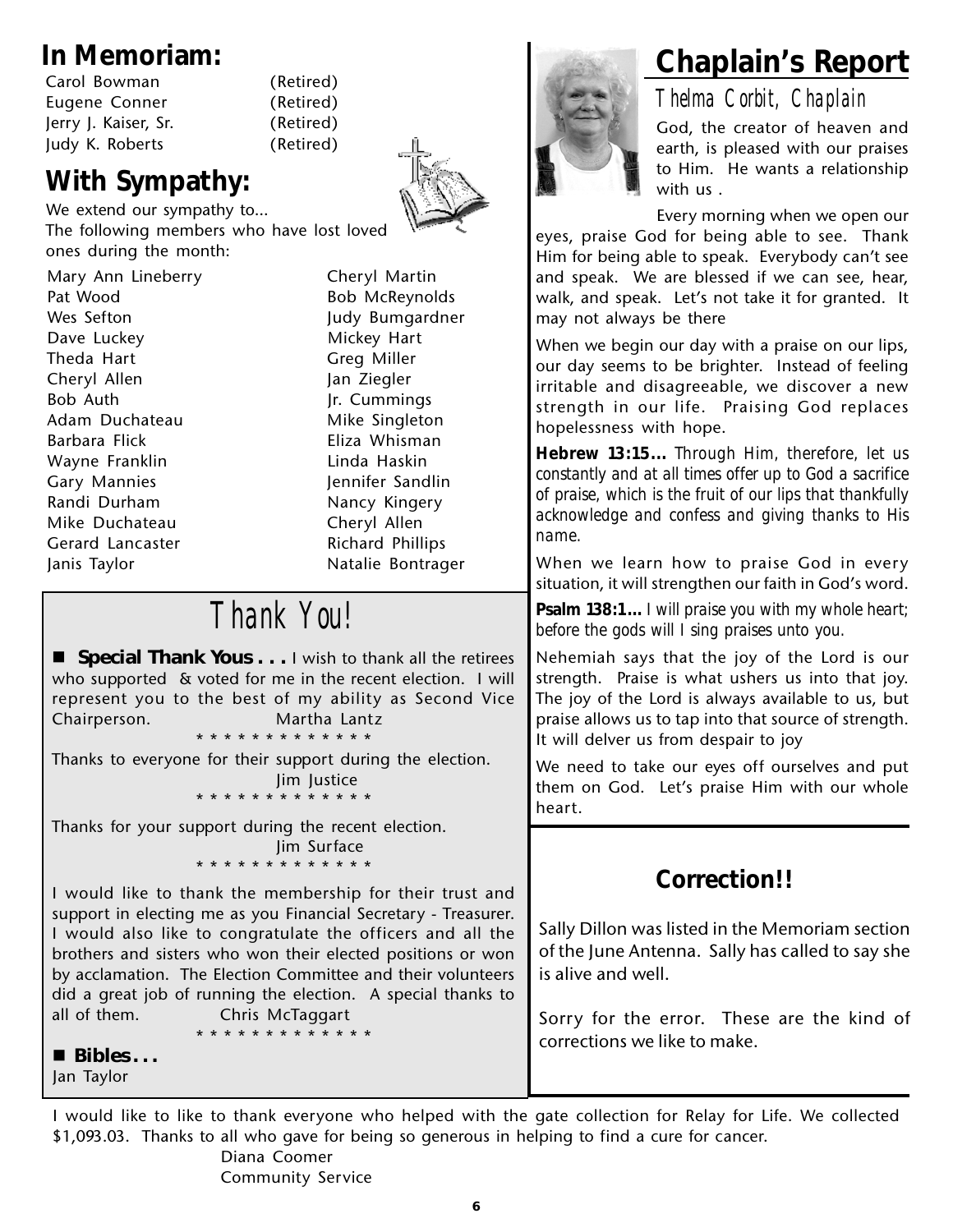### **Hobby Club Regional Winners from Area 5**

Marian Cook (292) Merrill Cooper Joan Cyphers Millie Elliott (292) Joe Elliott (292) Sonny Franks (977) Karen Franks Mary Gang (292) Virginia Fulk (292) **Harriett Godwin (685)** Jim Glassburn Myrtle Fort (292) John Grable Maggie Hart (292) Nobie Hogan (292) **Harvey Kenyon** Nancy Kenyon **Louise Kinch** Cristy Lenon (292) Julie Marcum (292) Bonnie Mygrant (685) Phyllis Norton Juanita Petty (292) Nancy Reed Virginia Rush (292) Diana Spradlin Sandi Stitt (292) Myra Stone (292) Geneva Taylor (292) Jean Whiteman (292) Roberta Whiteman (292) Jack Williams (685) Linda Wright

Don Beckom (685) Yvonne Beckom (685) Marie Caster (292) Margaret Conwell (292) Charlie Hewitt (977) **State 1 Charlie Hewitt (977)** Jim Hogan (Grand Prize Winner 292)

We had a good showing. Locals 292, 685, and 977 all participated. We had a ham and bean and cornbread supper for the setup team. Thanks to the Hobby Club members and everyone else who helped to make it a success.

Chairperson, Jean Whiteman ViceChair, Betty Hudson Secretary, Yvonne Beckom Treasurer, Roberta Whiteman